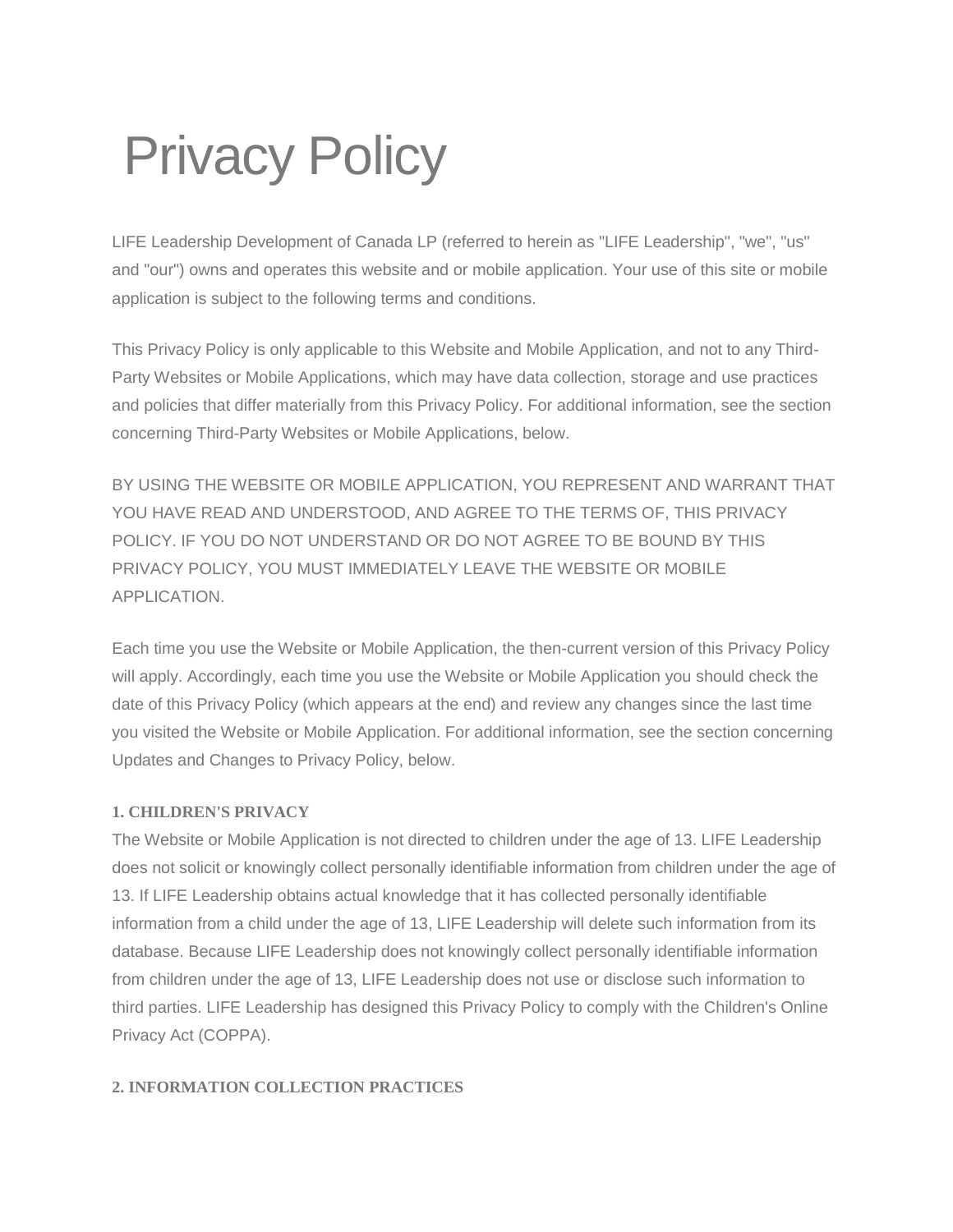a. **Traffic Data.** Like most website or mobile application operators, LIFE Leadership automatically gathers information of the sort that browsers automatically make available, including: (i) IP addresses; (ii) domain servers; (iii) types of devices accessing the Website or Mobile Application; and (iv) types of Web browsers accessing the Website (collectively "Traffic Data"). Traffic Data is anonymous information that does not personally identify you.

b. **Cookies.** A "Cookie" is a string of information that a website stores on a user's computer, and that the user's browser provides to the website each time the user submits a query to the website. The purpose of a Cookie is to identify the user as a unique user of the Website but not to gather personal information about the user. LIFE Leadership uses Cookies to customize your experience on the Website to your interests, to ensure that you do not see the same informational messages repeatedly, and to store your username so you do not have to re-enter it each time you visit the Website. Overall, cookies are safe, as they only identify your computer to customize your Web experience. Most browsers automatically accept cookies, but you can usually adjust your settings to notify you of cookie placement requests, refuse certain cookies, or decline cookies completely. If you turn off cookies, you assume all responsibility for any resulting loss of functionality. For additional information on LIFE Leadership's uses of Cookies, see the section concerning Information Use and Disclosure Practices/Traffic Data and Information Gathered Using Cookies, below.

c. **Personal Information.** For you to use certain Services, you may be asked to provide LIFE Leadership certain information that identifies you ("Personal Information"). Personal Information includes, without limitation: (1) "Contact Data" (such as your name, mailing address and e-mail address); (2) "Demographic Data" (such as your age, gender, profession, education level, relationship status, religious affiliation, country, state, city and likes and dislikes,); and (3) "Financial Data" (such as your credit/debit card number and expiration date). In each case, you will be asked to provide Personal information; the Website or Mobile Application will not gather it surreptitiously. LIFE Leadership may supplement the Personal Information you provide with additional Personal Information gathered from public sources or from third-parties (e.g., consumer reporting agencies) who may lawfully provide such information to LIFE Leadership. You are under no obligation to provide Personal Information, with the caveat that your refusal to do so may prevent you from using certain features and services available on the Website or Mobile Application.

d. **Information you Make Public on the Website or Mobile Application.** The Website or Mobile Application may contain features (e.g. public profiles, forums, and message boards) that permit you to upload, post, transmit, display, perform or distribute content, information or other material, including your Personal Information. Any information that you choose to disclose by means of such features becomes public information over which LIFE Leadership is unable to exercise control. You should exercise caution when deciding to disclose your Personal Information by means of such features, and you agree to assume all responsibility for doing so.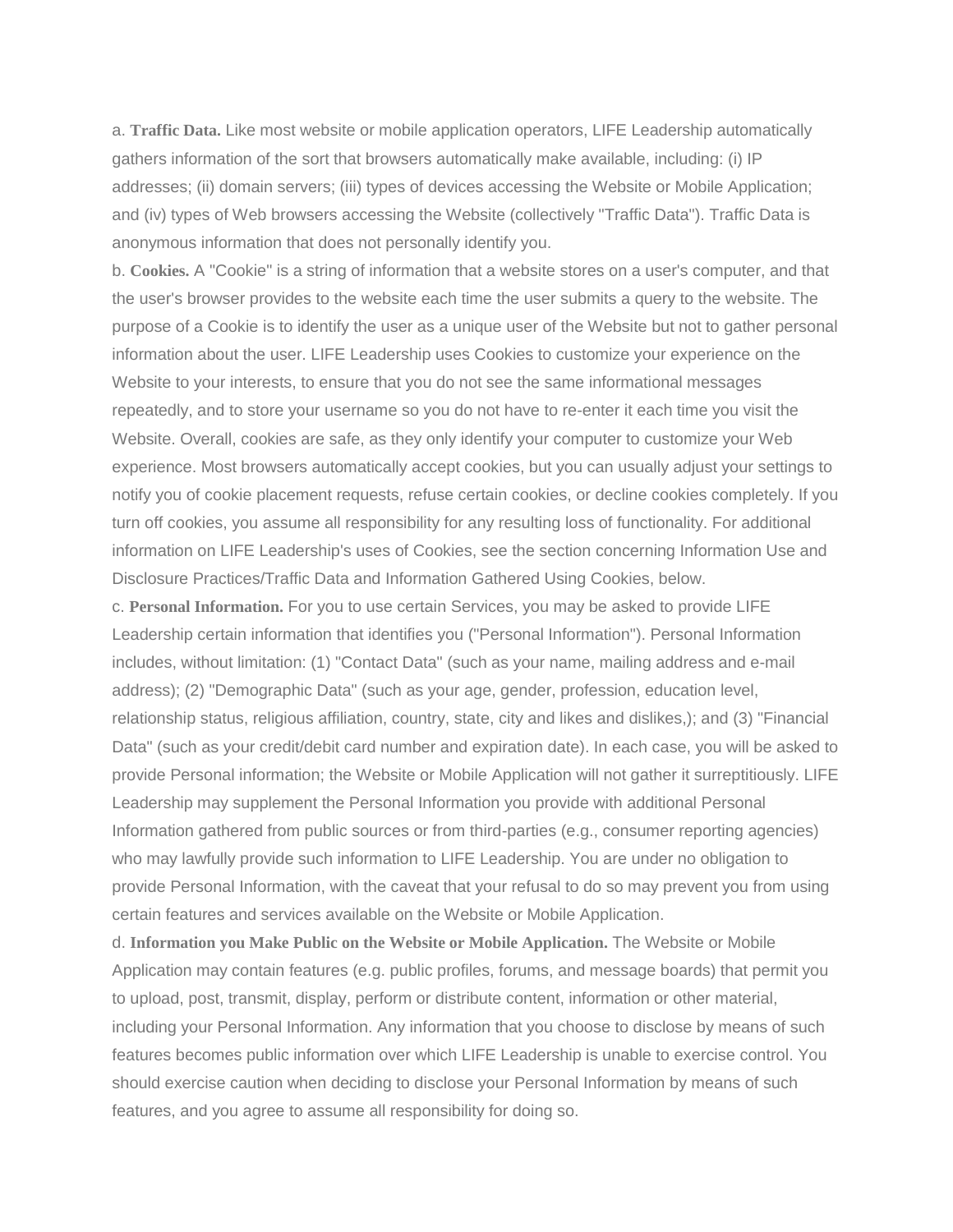e. **Rank and Sales Volume Information.** As a Member in LIFE Leadership's direct selling business, you may advance in rank, enroll other Members, and/or generate sales of LIFE Leadership's products and services. LIFE Leadership will gather and maintain data on your rank, sales volume and sales history, your downline sales organization, and other information and data relevant to your sales and business building activity. This information will be made available to your Upline Members through their Member Back-Offices.

#### **3. INFORMATION USE AND DISCLOSURE PRACTICES**

a. **Traffic Data and Information Gathered Using Cookies.** LIFE Leadership analyzes Traffic Data and information gathered using Cookies to help LIFE Leadership better understand who is using the Website and how they are using it. By identifying patterns and trends in usage, LIFE Leadership is able to better design the Website to improve your experience, and to serve you more relevant and interesting content. From time to time, LIFE Leadership may release Traffic Data and information gathered using Cookies in the aggregate, such as by publishing a report on trends in the usage of the Website. LIFE Leadership does not attempt to link information gathered using Cookies to Personal Information.

#### b. **Personal Information**

i. **Generally.** LIFE Leadership uses your Contact Data to send you information about LIFE Leadership, LIFE Leadership's products and services, LIFE Leadership's marketing and sales, your orders of LIFE Leadership's products and services, your independent business, and the LIFE Leadership direct selling opportunity. LIFE Leadership uses your Financial Data to bill you. LIFE Leadership uses your Demographic Data to customize and tailor your experience on the Websites and Mobile Applications. As with Traffic Data and information gathered using Cookies, from time to time LIFE Leadership may release Demographic Data in the aggregate, such as by publishing a report on trends in the usage of this Website or Mobile Applications.

ii. **Disclosure Practices.** Except under the following circumstances and otherwise as set forth in this Privacy Policy, LIFE Leadership will keep your Personal Information private and will not sell it to or share it with third parties.

· Disclosure in Connection with Services. LIFE Leadership discloses Personal Information to those who help it provide Services, including those who perform technical, administrative and data processing tasks such as hosting, billing, fulfillment, and data storage and security.

· By Law or to Protect Rights. LIFE Leadership discloses Personal Information when required to do so by law, or in response to a subpoena or court order, or when LIFE Leadership believes in its sole discretion that disclosure is reasonably necessary to protect the property or rights of LIFE Leadership, third parties or the public at large.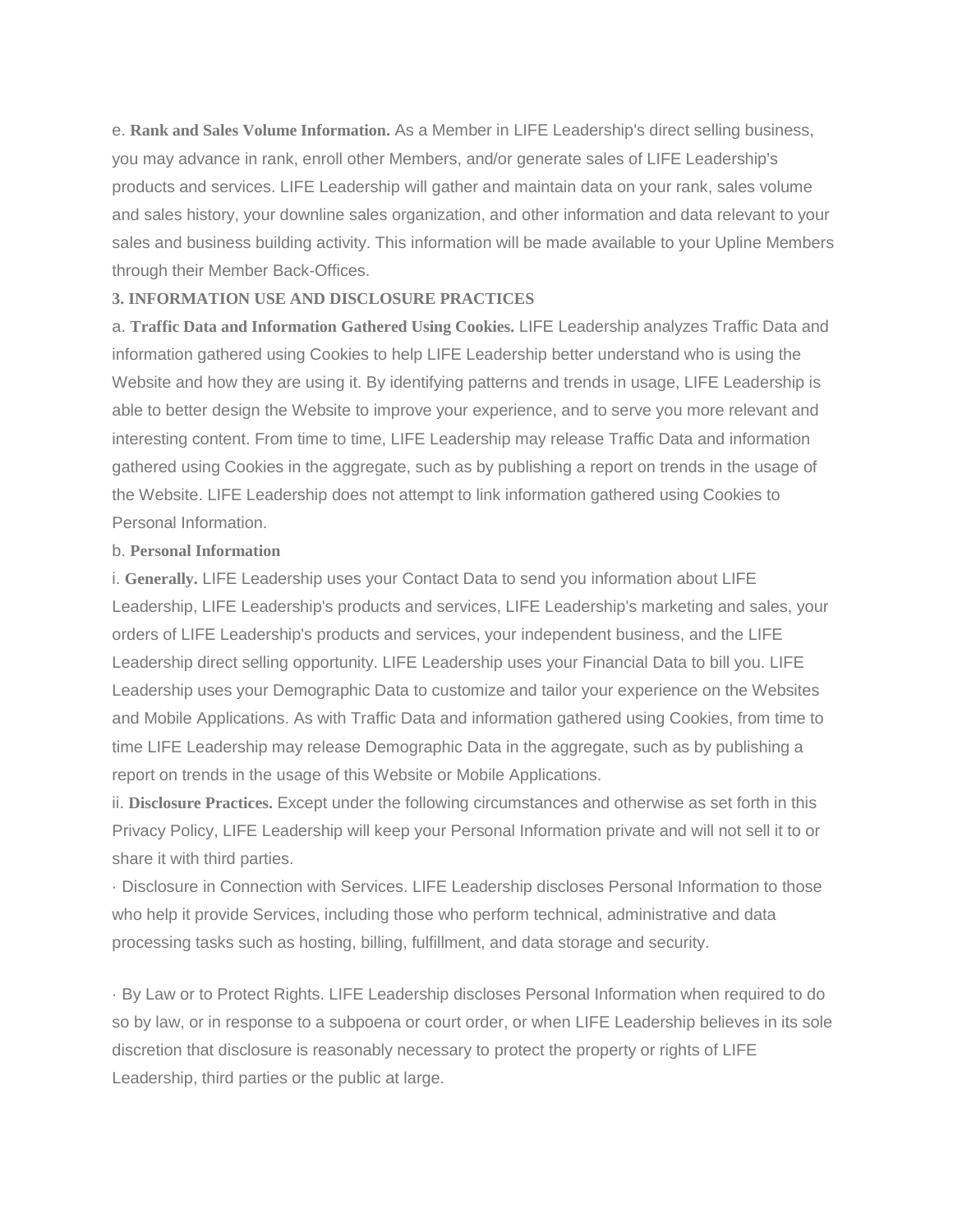· Business Transfers; Bankruptcy. LIFE Leadership reserves the right to transfer all Personal Information in its possession to a successor organization in the event of a merger, acquisition, or bankruptcy or other sale of all or a portion of LIFE Leadership's assets. Other than to the extent ordered by a bankruptcy or other court, the use and disclosure of all transferred Personal Information will be subject to this Privacy Policy, or to a new privacy policy if you are given notice of that new privacy policy and an opportunity to affirmatively opt-out of it. Personal Information submitted or collected after a transfer, however, may be subject to a new privacy policy adopted by LIFE Leadership's successor organization.

· Unpaid Accounts. If you fail to pay any balance owed in consideration of Services, LIFE Leadership may, as permitted by law, report your Personal Information, including without limitation your unpaid balance, to consumer credit reporting services, collection agencies and others.

· To help Members in LIFE Leadership's direct selling program manage their independent businesses, we provide your Upline LIFE Members with your name, LIFE rank, as well as data relating to your sales and recruitment activity through the Back-Office to the Website.

# **4. CONSENT TO RECEIVE COMMUNICATIONS FROM LIFE LEADERSHIP AND OTHER LIFE MEMBERS**

By registering with the Website and becoming a Member, you thereby consent to receive periodic email, Website Back-Office communications, and other communications from LIFE Leadership regarding the LIFE Leadership network marketing program, policies, new product offers, promotions and other matters. You further consent to receive periodic email, Website Back-Office Communications, and other communications from other LIFE Members. If you desire not to receive e-mails, you may opt-out by following the unsubscribe instructions within each e-mail communication or submit your request to lifesupport@lifeleadership.com.

#### **5. SECURITY OF PERSONAL INFORMATION**

LIFE Leadership has implemented and maintains reasonable security procedures and practices to protect against the unauthorized access, use, modification, destruction or disclosure of your Personal Information.

#### **6. LOST OR STOLEN INFORMATION**

You must promptly notify us if your credit, banking, other financial information, user name or password is lost, stolen or used without permission. In such an event, we will remove that credit card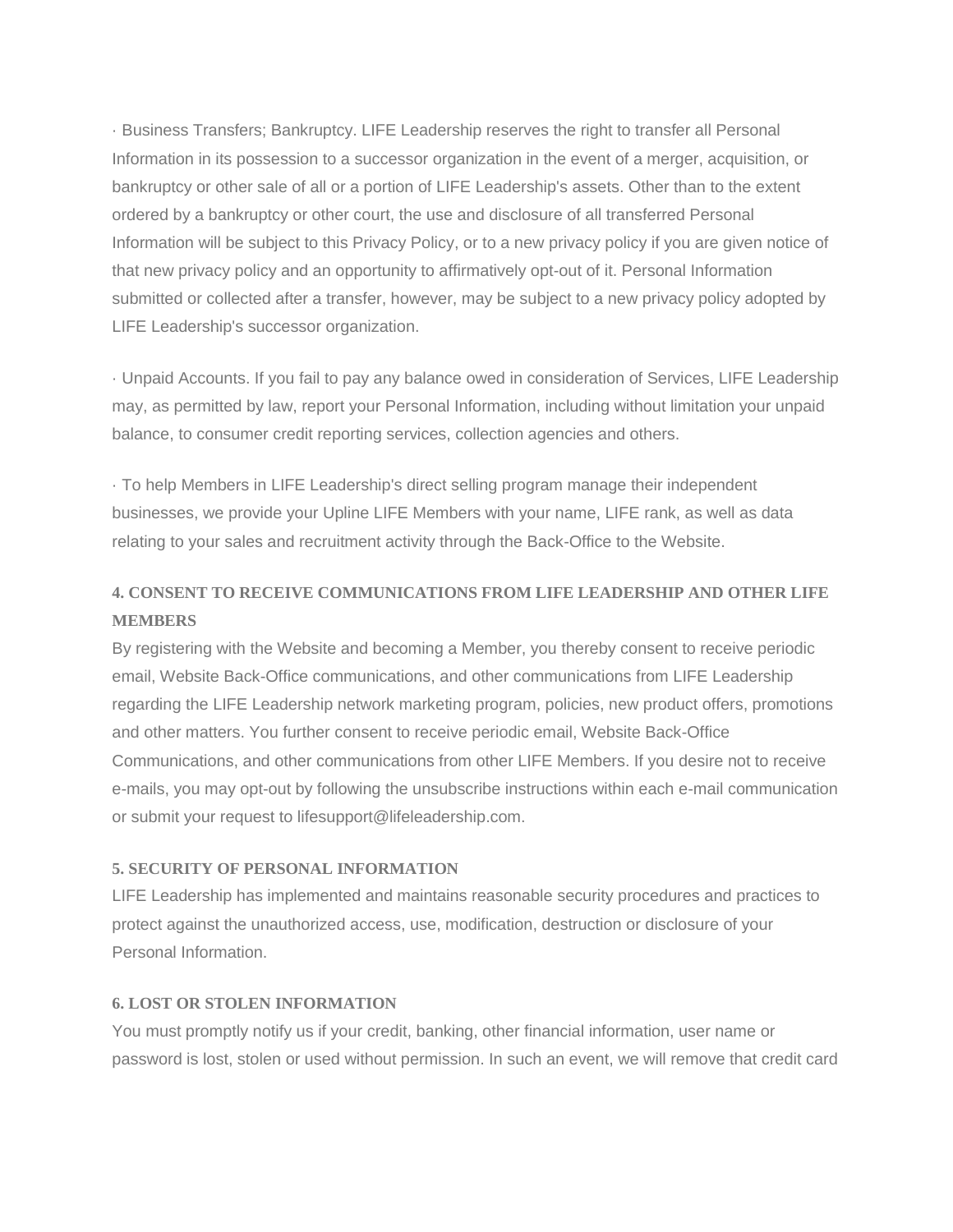number, bank account information, other financial institution information, user name or password from your account.

#### **7. USER ABILITY TO ACCESS, UPDATE, AND CORRECT PERSONAL INFORMATION**

LIFE Leadership wants your Personal Information to be complete and accurate. By using the Website or Mobile Application, you represent and warrant that all information you provide on any registration form or otherwise in connection with your use of the Website or Mobile Application and Services will be complete and accurate, and that you will update that information as necessary to maintain its completeness and accuracy. To confirm the completeness and accuracy of, or make changes to, your Personal Information, visit your Back Office. Through your Back Office you may review and update your Personal Information.

### **8. THIRD-PARTY WEBSITES AND MOBILE APPLICATIONS**

LIFE Leadership neither owns nor controls Third-Party Websites or Mobile Applications. Accordingly, Third-Party Websites or Mobile Applications are under no obligation to comply with this Privacy Policy except with respect to Personal Information provided directly to them by LIFE Leadership. Before visiting or providing Personal Information to a Third-Party Website or Mobile Application, you should inform yourself of the privacy policies and practices (if any) of that Third-Party Website or Mobile Application, and should take those steps necessary to, in your discretion, protect your privacy.

#### **9. PROMOTIONAL ACTIVITIES**

From time to time, LIFE Leadership may conduct contests, giveaways and other promotions (collectively, "Promotional Activities"). Any information submitted in connection with Promotional Activities will be treated in accordance with this Privacy Policy. From time to time, LIFE Leadership may also ask you to participate in surveys designed to help LIFE Leadership improve the Websites or Mobile Applications, its products, services, or the LIFE Leadership network marketing program. Any Personal Information provided to LIFE Leadership in connection with any survey will be used only in relation to that survey, and might be disclosed to third parties not bound by this Privacy Policy only in aggregated form.

# **10. UPDATES AND CHANGES TO PRIVACY POLICY**

Although most changes are likely to be minor, LIFE Leadership reserves the right, at any time and without notice, to add to, update, change or modify this Privacy Policy, simply by posting such update, change or modification on this page. Any such addition, update, change or modification will be posted on the Website or Mobile Application 30 days prior to the effective date of the